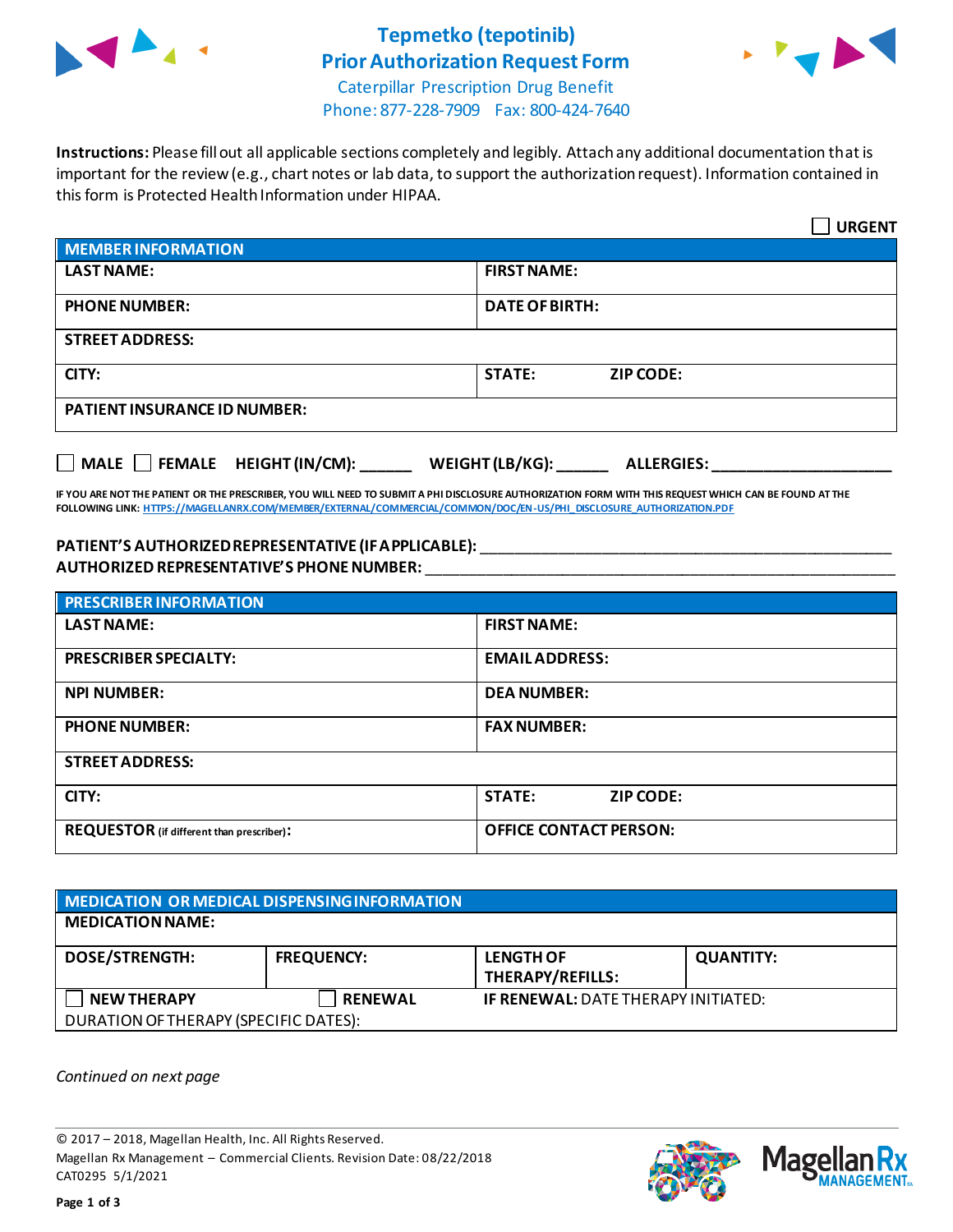

## **Tepmetko (tepotinib) Prior Authorization Request Form**





| MEMBER'S LAST NAME:                                                                                                                                                                                                                                                                                                                                                                                                                                                                                                                                                                                                                                                                                                                                                                                                                                                                                                                                                                                                                                                                                                          | <b>MEMBER'S FIRST NAME:</b>                                        |                                                       |  |
|------------------------------------------------------------------------------------------------------------------------------------------------------------------------------------------------------------------------------------------------------------------------------------------------------------------------------------------------------------------------------------------------------------------------------------------------------------------------------------------------------------------------------------------------------------------------------------------------------------------------------------------------------------------------------------------------------------------------------------------------------------------------------------------------------------------------------------------------------------------------------------------------------------------------------------------------------------------------------------------------------------------------------------------------------------------------------------------------------------------------------|--------------------------------------------------------------------|-------------------------------------------------------|--|
|                                                                                                                                                                                                                                                                                                                                                                                                                                                                                                                                                                                                                                                                                                                                                                                                                                                                                                                                                                                                                                                                                                                              | 1. HAS THE PATIENT TRIED ANY OTHER MEDICATIONS FOR THIS CONDITION? | $\blacksquare$ NO<br>YES (if yes, complete below)     |  |
| <b>MEDICATION/THERAPY (SPECIFY</b><br>DRUG NAME AND DOSAGE):                                                                                                                                                                                                                                                                                                                                                                                                                                                                                                                                                                                                                                                                                                                                                                                                                                                                                                                                                                                                                                                                 | <b>DURATION OF THERAPY (SPECIFY</b><br>DATES):                     | <b>RESPONSE/REASON FOR</b><br><b>FAILURE/ALLERGY:</b> |  |
| <b>2. LIST DIAGNOSES:</b>                                                                                                                                                                                                                                                                                                                                                                                                                                                                                                                                                                                                                                                                                                                                                                                                                                                                                                                                                                                                                                                                                                    |                                                                    | ICD-10:                                               |  |
| □ Non-small cell lung cancer (NSCLC)<br>□ Other diagnosis: ____________________ICD-10__________________________________                                                                                                                                                                                                                                                                                                                                                                                                                                                                                                                                                                                                                                                                                                                                                                                                                                                                                                                                                                                                      |                                                                    |                                                       |  |
| 3. REQUIRED CLINICAL INFORMATION: PLEASE PROVIDE ALL RELEVANT CLINICAL INFORMATION TO SUPPORT A<br>PRIOR AUTHORIZATION.                                                                                                                                                                                                                                                                                                                                                                                                                                                                                                                                                                                                                                                                                                                                                                                                                                                                                                                                                                                                      |                                                                    |                                                       |  |
| <b>Clinical Information:</b><br>Is this drug being prescribed to this patient as part of a treatment regimen specified within a sponsored clinical<br>trial? $\Box$ Yes $\Box$ No<br>Is patient's non-small cell lung cancer(NSCLC) advanced or metastatic? □ Yes □ No<br>Does the patient's lung cancer harbor a mesenchymal-epithelial transition (MET) exon 14 skipping alteration? $\Box$<br>Yes $\Box$ No Please provide the tumor genetic analysis.<br>Does patient's lung cancer have a characterized ALK rearrangement? $\Box$ Yes $\Box$ No<br>Does patient's lung cancer have a characterized EGFR mutation (such as an exon 19deletion or exon 21 alteration)<br>that predict sensitivity to EGFR therapy? $\Box$ Yes $\Box$ No<br>Has patient failed one line of systemic therapy that included a platinum-containing regimen? $\Box$ Yes $\Box$ No<br>Has patient failed failed more than two lines of active therapy? $\Box$ Yes $\Box$ No<br>Are there any other comments, diagnoses, symptoms, medications tried or failed, and/or any other information the<br>physician feels is important to this review? |                                                                    |                                                       |  |
| Please note: Not all drugs/diagnosis are covered on all plans. This request may be denied unless all required<br>information is received.                                                                                                                                                                                                                                                                                                                                                                                                                                                                                                                                                                                                                                                                                                                                                                                                                                                                                                                                                                                    |                                                                    |                                                       |  |
| ATTESTATION: I attest the information provided is true and accurate to the best of my knowledge. I understand that<br>the Health Plan, insurer, Medical Group or its designees may perform a routine audit and request the medical<br>information necessary to verify the accuracy of the information reported on this form.                                                                                                                                                                                                                                                                                                                                                                                                                                                                                                                                                                                                                                                                                                                                                                                                 |                                                                    |                                                       |  |
|                                                                                                                                                                                                                                                                                                                                                                                                                                                                                                                                                                                                                                                                                                                                                                                                                                                                                                                                                                                                                                                                                                                              |                                                                    |                                                       |  |
|                                                                                                                                                                                                                                                                                                                                                                                                                                                                                                                                                                                                                                                                                                                                                                                                                                                                                                                                                                                                                                                                                                                              |                                                                    |                                                       |  |